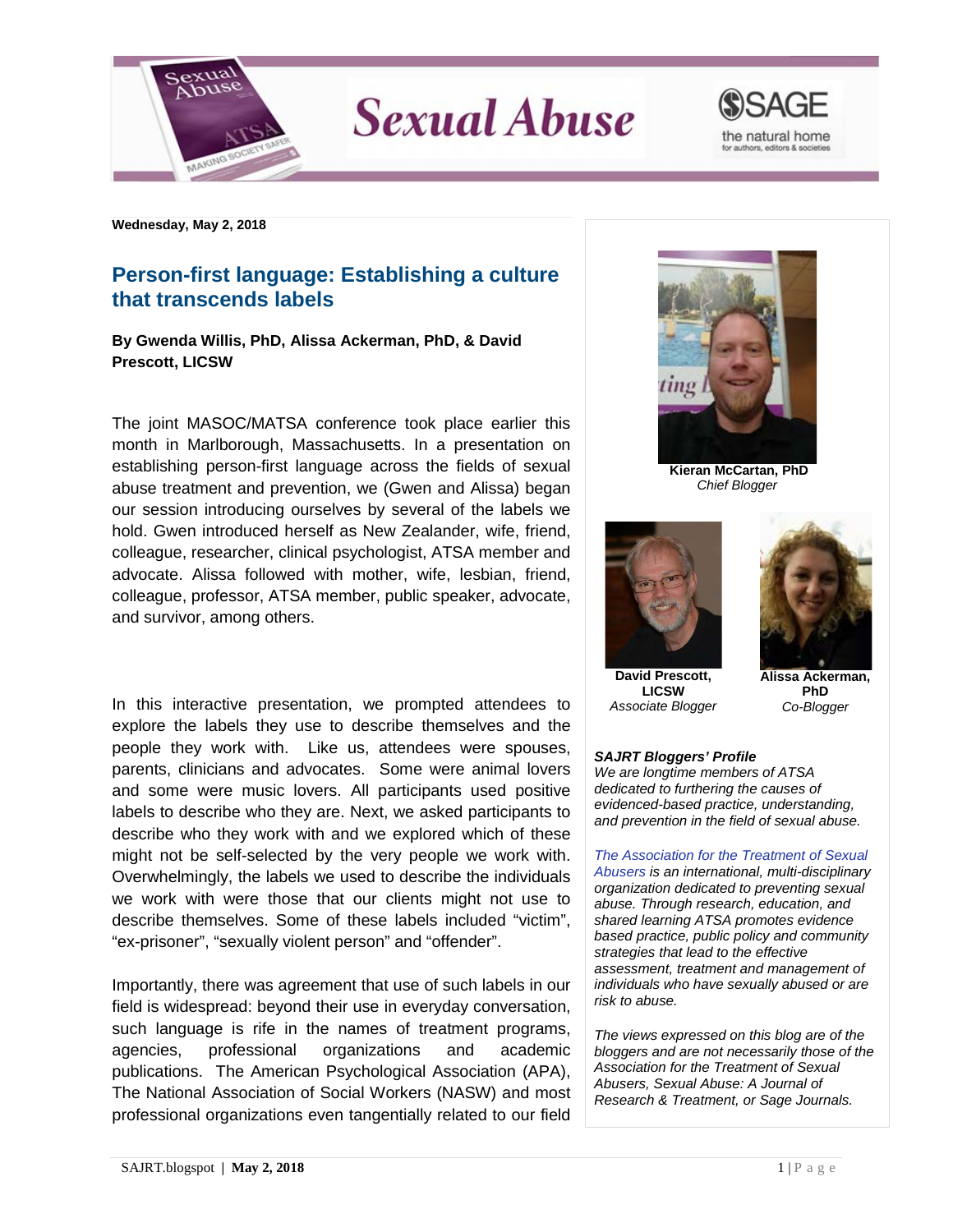articulate the need for person-first language in their Codes of Ethics, and yet in our field, we tend not to honor this need. Do we have an ethical dilemma?

As part of our presentation, we considered core ethical principles of helping professionals including respect for human dignity, professional integrity and beneficence and non-maleficence. discussed how the "victim" and "survivor" labels might be self-selected by some people and not others, despite similar lived experiences. Similarly, we acknowledged that some individuals with pedophilic interests self-identify as "pedophiles" while other individuals with pedophilic interests would find the "pedophile" label repulsive.

We cannot assume which labels people want to use to describe themselves and if we truly honor human dignity, we must call people by what they prefer to be called. It is a matter of basic respect. For example, in our introductions, Alissa used the label "lesbian" to describe herself, while Gwen did not, despite both of us being married to same-sex spouses.

Discussion turned to the inaccuracies that normative labels such as "offender" and "abuser" portray – that anyone assigned such a label has the same (i.e., high) risk of reoffending. As professionals working to address misperceptions about sexual abuse we highlighted the importance of communicating accurately about individuals who have abused, in the hope that they will have opportunities to live safe, fulfilling and offense-free lives. We turned to labels with scientific validity, including "psychopath" and "pedophile", and conversation returned to their potential to stigmatise and ostracize. Finally, we explored how labels might hinder the work we do to promote desistance from offending as well as healing from sexual abuse: What messages do the "offender" and "victim" labels communicate? Possibly that this is how we see you. In the criminological literature, labelling theory suggests that the individuals internalize the labels we use to describe them and often live their lives accordingly.

How might we transcend potentially stigmatizing labels? We introduced person-first language as an alternative to potentially stigmatizing language, which separates the person (e.g., man, woman, young person, individual, child) from a condition, disorder or behavior (e.g., individual adjudicated for a sexual offense, people who have committed crimes of a sexual nature).

Labels are commonplace in every-day communication, and when self-selected they can aid communication. However, assigned to us, labels have potential to stigmatise and harm. As highlighted by Brene Brown (2017):

"The sorting we do to ourselves and to one another is, at best, unintentional and reflexive. At worst, it is stereotyping that dehumanizes. The paradox is that we all love the ready-made filing system, so handy when we want to quickly categorize people, but we resent it when we're the ones getting filed away" (p. 48)

Person-first language avoids making assumptions about how someone wants to be labelled. Additional exploration of issues raised in this blog and guidance on person-first language can be found in the 6th edition of the APA Publication Manual (American Psychological Association, 2010) and in Willis (in press).

In some quarters, the push towards person-first language has existed for years. It has occurred in other areas of psychology and human service (Willis, in press) as well as the field of treating adolescents who have sexually abused. Although it has long been known that adolescents can change dramatically over time, it is also worth remembering that adults can, and very often do,